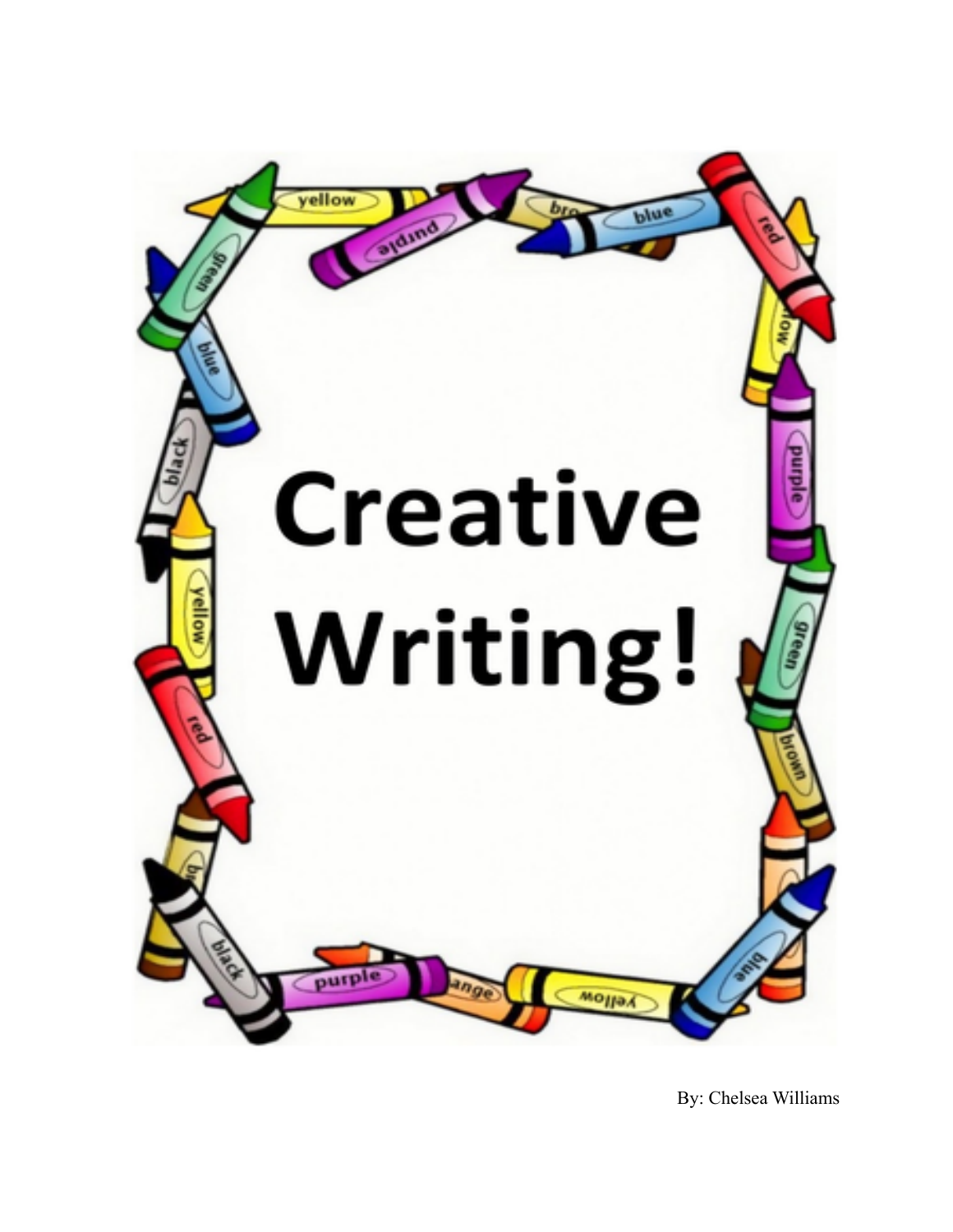## **Final Reflection**

One thing for sure about myself is that I love to write, I feel like I have good penmanship so it makes me want to see my thoughts on paper. When I was a little younger I used to have a journal that I would write in everyday, I would use it to express my feelings and make up stories when I was bored. I took about two other writing courses throughout my years in college and this creative writing class was my favorite. I was able to express my thoughts, create stories out of my imagination, get feedback, and revise various of my work. As a writer I have learned there's no such thing as "too much" details in a piece of writing, because as a reader those details do help give a visual or at least a better understanding on what is being spoken on. As a writer we know how our characters look and feel because it's all in our head so as a writer I learned to elaborate on my thoughts and express them in a detailed way so that if I were someone else reading my work I would fully understand exactly what I was trying to write on. As a reader I learned that there are many different ways you can put together a story. For example there was an assignment where we had to look at a picture and create a story out of it. Reading other students' work that had the same picture as me was very intriguing.

When I first started this class the word seemed to be more based on personal experiences, then throughout the course we started using our experiences and turning them into fiction pieces. For Short Story 2, we had the option to choose our POV picture and change the setting to create a short story, this was my favorite assignment. I enjoyed writing this piece of writing because that was one assignment that I feel I spent the most free time on instead of rushing it or being in a noisy background. I did struggle at first I knew I wanted to change the setting but I just didn't know what to change it to and how to make a story out of it. Then I looked at the examples that the professor gave to us and that helped me narrow down where I wanted my setting to be and how I wanted my story to go. With the help of the picture it made it easier for me to open up my imagination.

Some notable lessons that have stuck with me is learning how to elaborate enough so the reader can have a better visual understanding. One thing that changed in my writing as the genres changed was the length of my work. Normally when I had to write a piece relating to myself I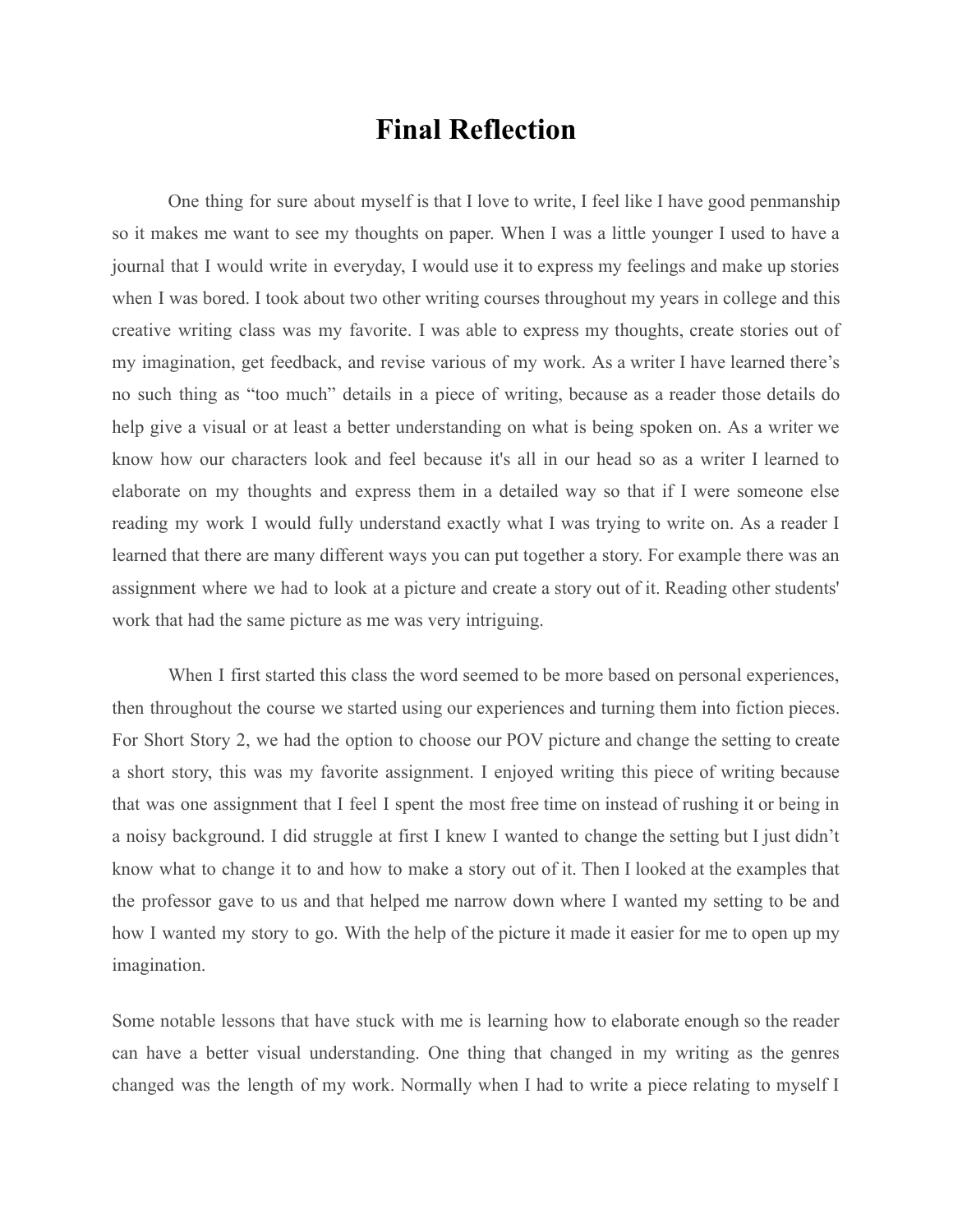tend to get straight to the point and keep it short and simple, but when I started using my imagination and using my personal experiences or pictures to make up stories, I had a lot more to write about. My early assumptions about my writing were that I had a hard time making things up or finding things to write about. I got a little more confident after this course with the feedback that I would get from my work and it helped me in my writing because I felt more confident in my thoughts.

In conclusion, I feel like I learned a lot from this course and I will be able to use these skills in any future writing course that I plan to take. The one thing I can say I struggled with is the fact that even though we met in person I still struggled with it being an online writing class. I am a writer, I feel like my thoughts flow better when I write them rather than typing them. I never really adapted I just always resulted in writing out my work first then typing it out after. The bad thing that came out of that was I tended to submit my assignments in late because I would forget to type it out sometimes. But on the bright side the fact that I still had to type it out was a way of revising my work. Here are some of my pieces of work that I feel i put the most effort in and came out decent: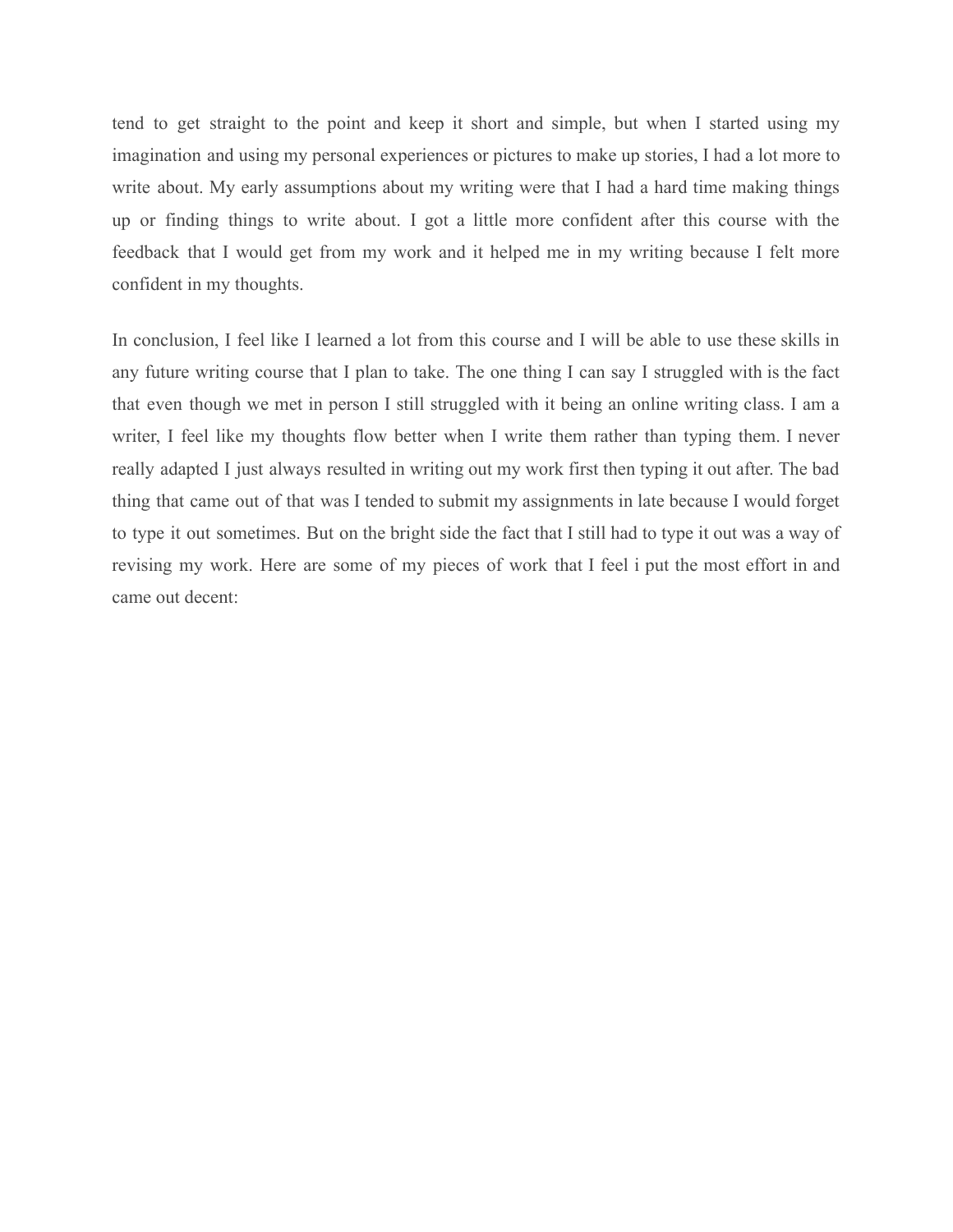## **Meet My Dog**

I never said to myself that I wanted a dog until I encountered my girlfriend's dog. Although I didn't get to see him grow up, I met him at 7 years old (in dog years) and I was still able to see him learn new things. His name is Chief. He is a small white and brown dog, we are unsure of his breed but he is mixed with a couple of breeds. When I first met him I never thought I would grow an attachment to him. He wasn't the first dog that I've met, but he was the first to catch my interest in having a pet of my own.

Chief is such a loving dog. When he wants you to pet him he would put his head by your hand and try to lift your hand over his head. Whenever I come over he gets so excited and starts jumping on my leg and follows me around the house. Other people with dogs find it hard to train their dogs but Chief actually listens very well to the point he can go for a walk and cross the street without needing his leash. He makes sure he uses the bathroom outside and not inside the house. He doesn't normally bark unless he senses someone is at the door, he wants some water, or he needs to go for a walk. I feel like he is such a smart dog, there was a time we put his mouth wash in his water and he realized and kept barking until we changed it.

Having him around is always a loving feeling. Sometimes he would just stare at you and if you stare back long enough he will come to you and lay down beside you and just fall asleep. The best reward of me being able to share him as a pet is the fact I get to enjoy his love and care. Although he is not my dog and he is my girlfriend's dog he still is loyal to me but always loyal to her first. Which makes me realize how smart he is, he is a one of a kind dog. I plan to get a dog of my own one day but I know my relationship with Chief will always be something I will never forget.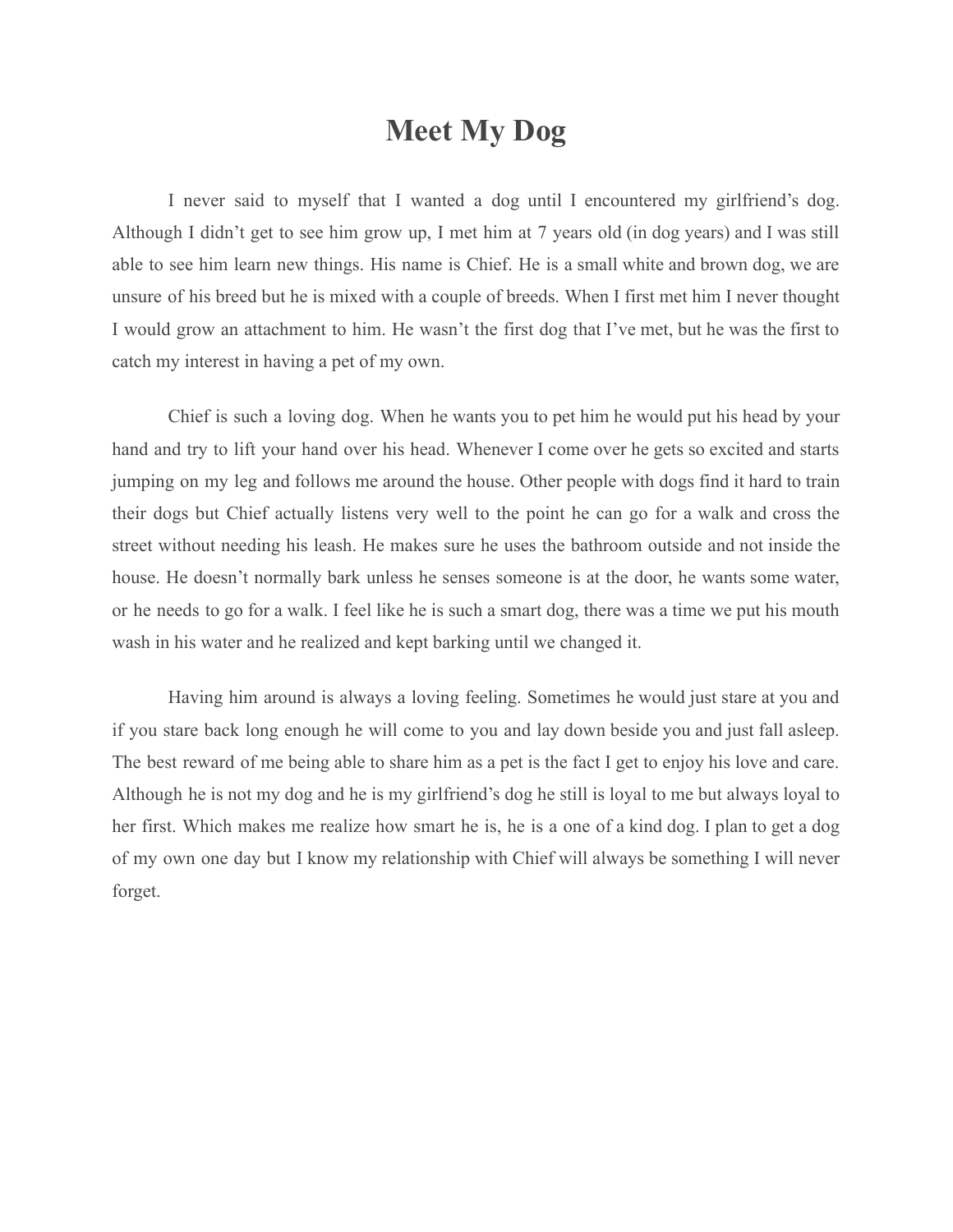## **Short Story 2**

Sometimes in life the love you have for certain people will make you feel like you would do anything in the world just to make or see them happy. Jonathan and Paris have been best friends since they were 5 years old. They became best friends through their mothers who were also best friends, they were both single moms and spent a lot of time with each other which caused Jonathan and Paris to do everything together. They were both an only child but people often thought they were related because they were always together from such a young age. They went to the same schools together up until college. Jonathan was very mischievous and Paris was always there to try and keep him out of trouble. They didnt come from a wealthy home which caused them to get bullied a lot in school because of the clothes they had on. They always told each other they can't wait until they finish school so they would be able to get a good job and won't have to worry about struggling ever again. The struggles they went through motivated them to want to do good in their classes so they can graduate.

Jonathan always had a hard time actually doing well in school without the help of Paris. Paris helped him with his homework every night and even sometimes just did it for him. When they got to college it was harder for Paris to always keep track of what Jonathan was doing because she was working a full time job while being a full time student. On the other hand, Jonathan decided to sell drugs on campus instead because he figured it would be easy money. In his freshman year he was able to make enough money to be able to buy new clothes, shoes and even a new car. Until one day he ended up getting caught selling drugs by one of his professors and ended up getting banned from their college. Jonathan was so furious that both of his ways of making money were now gone. He was going to school to eventually become a doctor and now he felt like all his dreams were crushed. When Paris found out she was so devastated because she didn't even have any idea that he was selling drugs on campus in the first place. The minute she found out she called Jonathan right away and said "Are you serious?", he replied sadly with "I've been waiting for your call". They argued about the fact Paris felt there were other way he couldve resulted in making money other than doing illegal activities. Jonathan ended up getting furious he told her "You're not my guardian, stop thinking you always have to tell me what I do wrong" after that Paris realized Jonathan really needs to figure things out on his own maybe she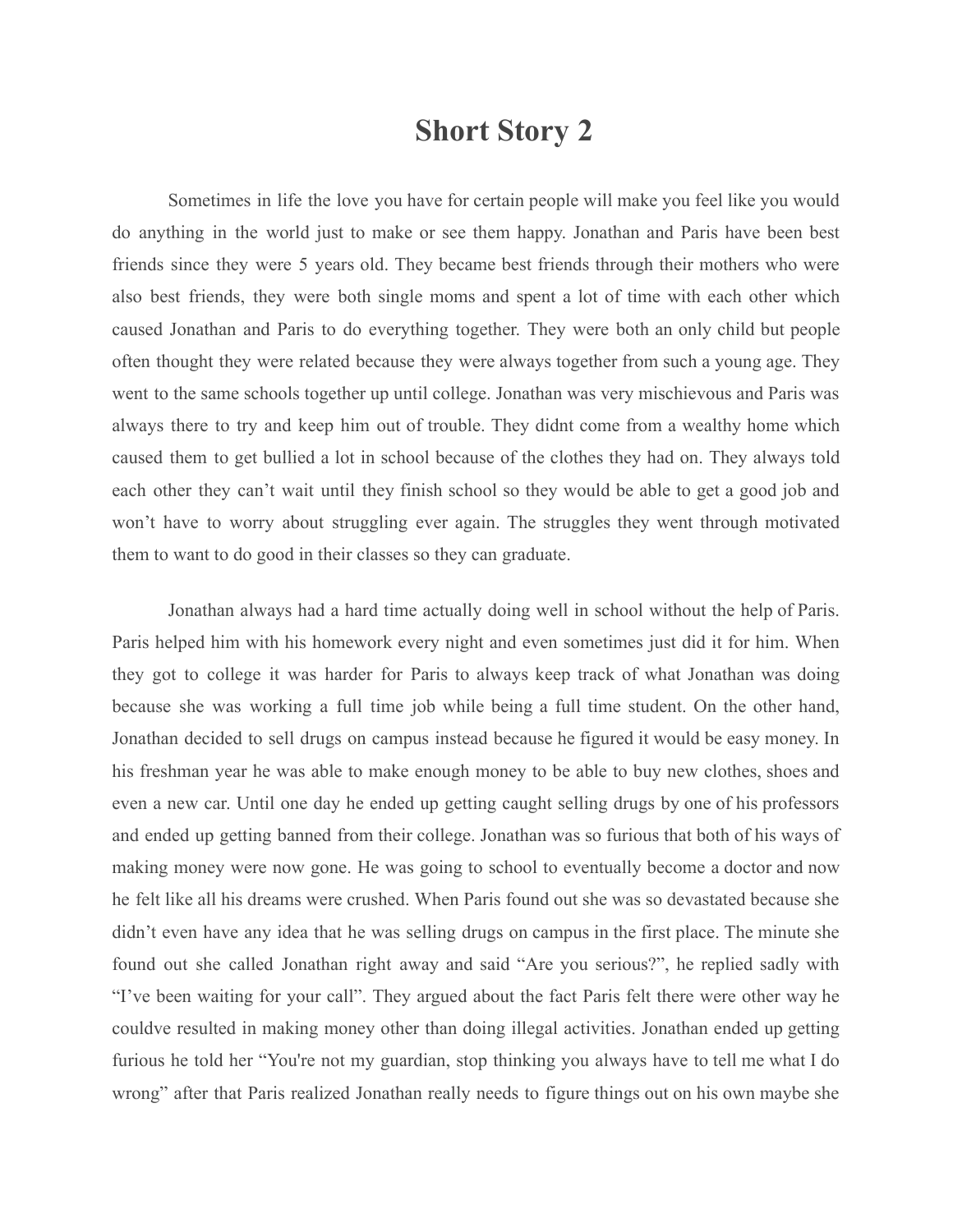was always there to clean up his mess and he should learn and face consequences when necessary since he is getting older. She told him she wishes him well and she will see him when classes are finished and she still loves him. She tried to still be there for her best friend in the best way she could but it was hard because she was all the way Upstate NY while he was in Queens NY. Jonathan spent most of his time trying to find a plan to still make some money, he tried selling drugs by where he lived but he felt he made more money on campus than he did out there. He ended up having to sell his car because he could afford to pay his car note and insurance every month anymore.

Finally when summer break came around Paris was back and little did she know Jonathan had a plan. Paris and Jonathan were catching up and she was explaining how stressed with school and work and Jonathan felt like this was the best opportunity to tell her that he has been planning to rob a jewelry store that was about 20 minutes from where they lived. Jonathan told her he had been watching the jewelry store for months and explained the "perfect plan" to Paris. He had a toy gun and spray painted it black to look real and he planned to use that to threaten everyone. He went into the jewelry store a week ago to try and buy something for his mom and a customer accused him of taking their phone. The customer asked them to check the cameras and they informed them they unfortunately the cameras are down at the moment, but shortly later the customer realized that she had left her phone in the bathroom after all and sincerely apologized to Jonathan. After hearing that the cameras were down that's when Jonathan came up with his plan. He told Paris, he has been watching the store to see if anybody has come to repair the cameras and he hasn't seen anyone come in yet and there was a screen when you walk in that would usually show the live footage but the screen has been blue for a week now. He also added that if they are going to do this they should do it in the next week or two or they would more than likely fix the cameras anytime soon. Paris listened to his plan but immediately disagreed and felt like it was a bad idea and told him he should try and get a job instead. So she helped him to search for jobs and was successful. Within 3 days he got an interview and got hired on the spot to work at The Home Depot. About a week later Paris' mother was diagnosed with cancer, she now had hospital bills that she couldn't afford to pay for. She then spoke to Jonathan and decided she wanted to go along with the plan so she could help her mother. Since Jonathan started working he was no longer thinking about robbing the jewelry store anymore so he decided he actually did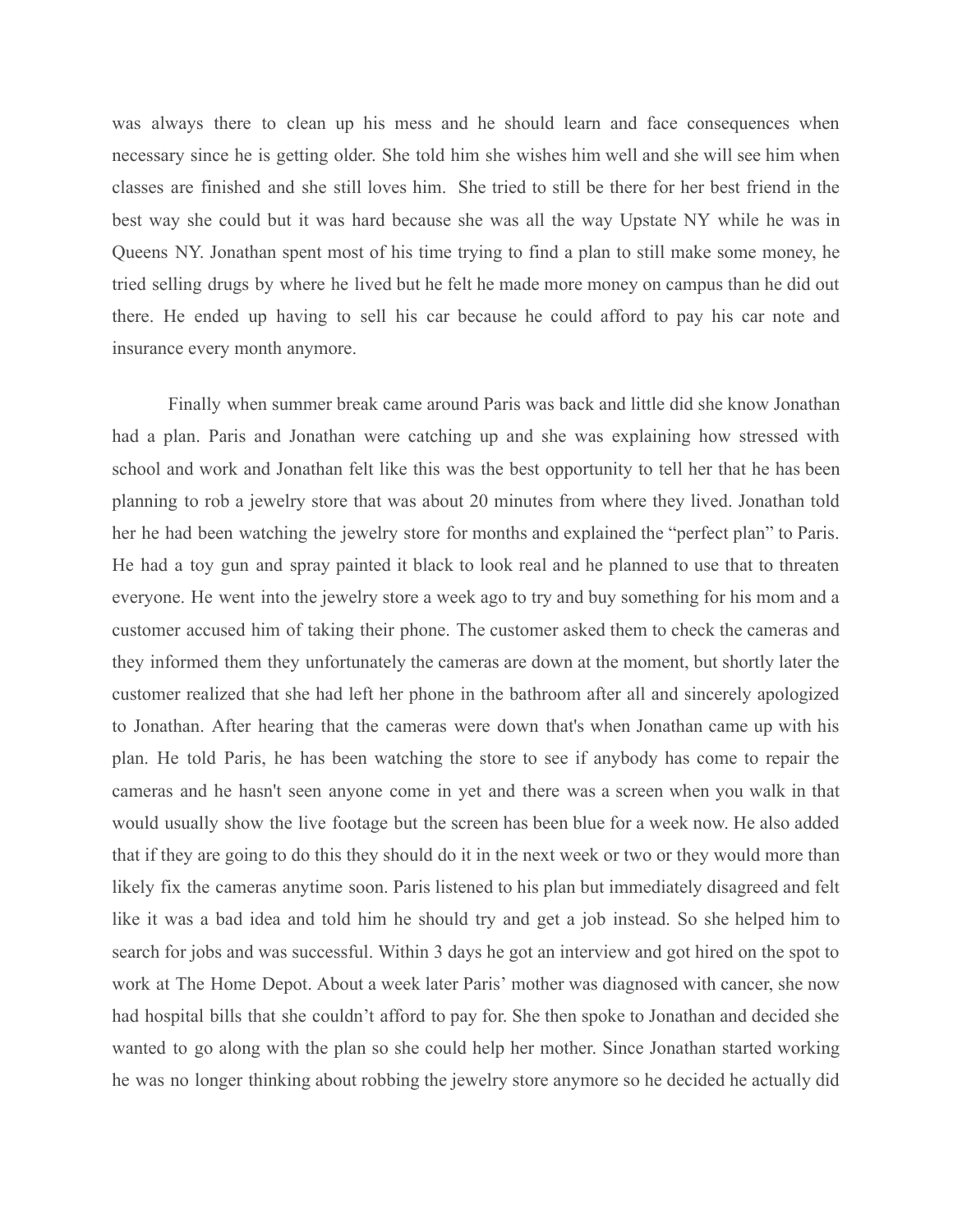not want to go along with the plan anymore. So Paris decided she would do it on her own because he did explain every step of the plan to her the week before. On a Wednesday night Paris was ready to rob the jewelry store so she can cover her mothers medical expenses but things didn't go as planned. As she proceeded with the plan which involved using a fake gun to intimidate everyone, the security officer on site realized that Paris seemed a little shaky and decided to shoot Paris in the leg instead of listening to her command stating "Everyone put your hands behind your head and get on the ground, if you move I won't hesitate to shoot". Paris got arrested that same night and was sent to jail for 5 years. Jonathan was so devastated and felt like it was all his fault because he came up with the plan in the first place. He ended up saving all the money he worked for to help her mother out in the hospital because he felt like that was the least he could do for his best friend and her mother, who he always looked at as family.